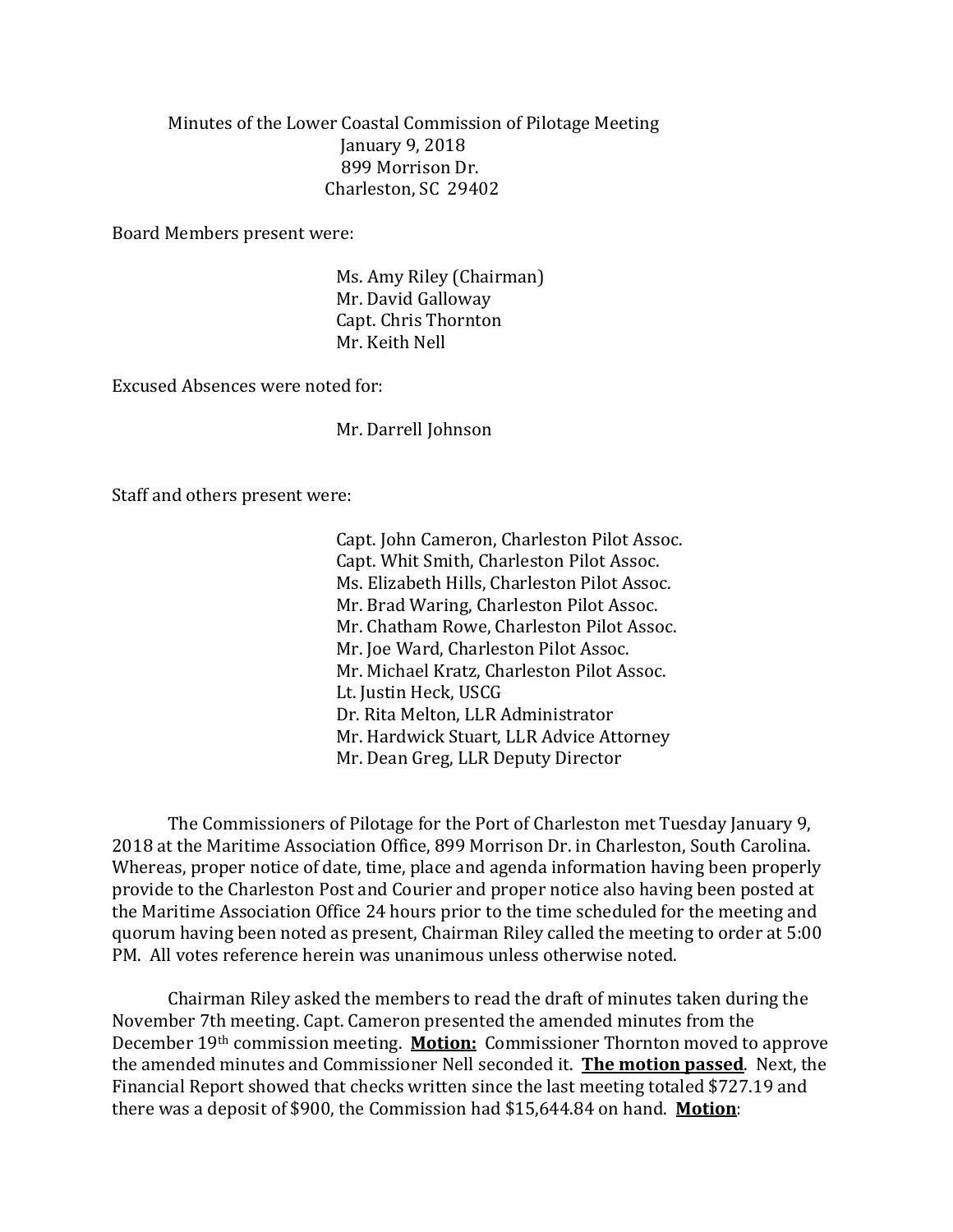Commissioner Galloway moved to accept the Financial Report and Commissioner Nell seconded the motion. **The motion passed**.

Chairman Riley asked for public comment. There was none.

Lt. Heck gave the Coast Guard report. The district approved the movement of buoys 3, 4, 5 and Town Creek number 37. The Maria Bray (?) is going to Savannah. Due to the Willow's crane issues, they are sending it North for ice breaking.

The Fort Sumter Range light will be repaired by the end of February.

The Ravenel bridge – Raycon is on backup power, there is a long lead time for a new transformer. Commissioner Thornton mentioned the center line is down; Lt. Heck had not heard this and noted it. The fix on the bridge is temporary and everything there currently will work.

Dr. Melton gave the LLR report. She introduced LLR Deputy Director Mr. Dean Greg, who was visiting from Columbia. Dr. Melton stated that the Ethics commission filing deadline is March 30th. She will send an email reminder stating this. Pilots Thornton, Coombs, Weil and Sanders have physicals due by the end of February. Capt. Cameron confirmed that the pilot whose physical was due in January was in fact the Stephen Swan Sr, who is now retired. Lesia Kudelka, Communication Director and Wick Stuart Pilotage Commission Advise Counsel are still reviewing the Pilotage manual prior to it being posted on the Pilotage website. Capt. Cameron stated that the Pilots are currently out of the LLR physical forms, but more are on order.

There was nothing new to report on the Savannah River Maritime Commission.

Under new business the Charleston Branch Pilots' Association submitted their Annual Report to the commission, in accordance with SC Code 136-030 (A) & (B). There were 2,225 piloted arrivals in 2017, 161 piloted shifts, 4,615 piloted moves, and 243 jobs per registered pilot.

Capt. Cameron presented the new current Registration List of Harbor Pilots and reviewed several major changes on the list. There were three retirees: Capt. Patrick Kennedy, Capt. Stephen Swan, Sr and Capt. Jerry Lockwood. There are three new Short Branch Pilots: Capt. Brian Cisco, Capt. George Campsen and Capt. Jason Teal. There are three new apprentice pilots: Joseph Ward, Michael Kratz and Chatham Rowe. **Motion:** Chairman Riley requested to review the changes and approve them. Commissioner Thornton moved to approve, and Commissioner Galloway seconded the motion. **The motion passed.**

Commissioner Nell stated that since he is relatively new to the commission and was not part of the apprentice applicant and interview selection process, he would like a breakdown of the diversity of applicants. Captain Cameron stated that there were 54 total applicants, 4 did not qualify for an interview, 6 withdrew and 48 were interviewed. Among those, there were no minority applicants. There were 6 female applicants.